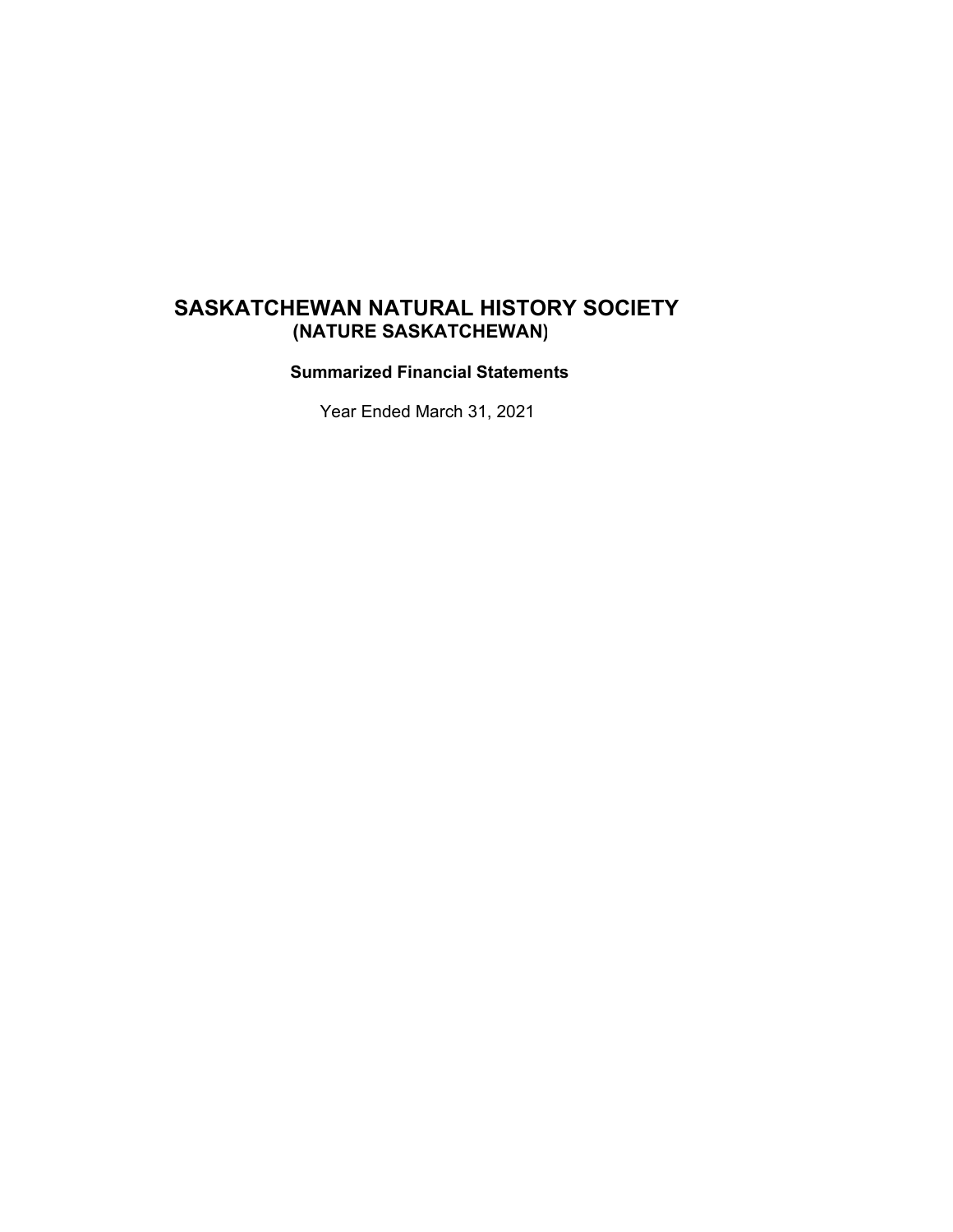### **SASKATCHEWAN NATURAL HISTORY SOCIETY**

#### **Summarized Statement of Financial Position**

March 31, 2021 with comparative figures for 2020

| <b>Assets</b>                                                                                                                                                                     |                                                                              |               |                                                                      |
|-----------------------------------------------------------------------------------------------------------------------------------------------------------------------------------|------------------------------------------------------------------------------|---------------|----------------------------------------------------------------------|
|                                                                                                                                                                                   |                                                                              |               |                                                                      |
| <b>Operating Fund - Current Assets</b><br>Cash and Cash Equivalents<br><b>Accounts Receivable</b><br><b>GST Receivable</b><br>Inventory<br><b>Prepaid Expenses</b><br>Investments | \$<br>397,843<br>212,239<br>4,891<br>65,994<br>8,131<br>432,703<br>1,121,801 | \$            | 265,654<br>279,087<br>5,273<br>58,197<br>5,485<br>385,753<br>999,449 |
| <b>Operating Fund - Capital Assets</b>                                                                                                                                            | 98,516                                                                       |               | 33,519                                                               |
| <b>Trust Fund - Assets</b><br>Investments                                                                                                                                         | \$<br>248,919<br>1,469,236                                                   | $\sqrt[6]{3}$ | 217,665<br>1,250,633                                                 |
| <b>Liabilities</b>                                                                                                                                                                |                                                                              |               |                                                                      |
| <b>Operating Fund - Current Liabilities</b><br><b>Accounts Payable</b><br><b>Deferred Revenue</b>                                                                                 | \$<br>28,705<br>346,257<br>374,962                                           | \$            | 25,602<br>293,527<br>319,129                                         |
| <b>Trust Fund Obligations</b>                                                                                                                                                     | 248,919                                                                      |               | 217,665                                                              |
| <b>Accumulated Surplus</b><br><b>Equity in Capital Assets</b><br><b>Restricted Assets</b><br><b>Unappropriated Surplus</b>                                                        | \$<br>98,516<br>636,723<br>110,116<br>845,355<br>1,469,236                   | \$            | 33,519<br>592,065<br>88,255<br>713,839<br>1,250,633                  |

## **Approved on Behalf of the Board**

Ed Rodge **Director** Director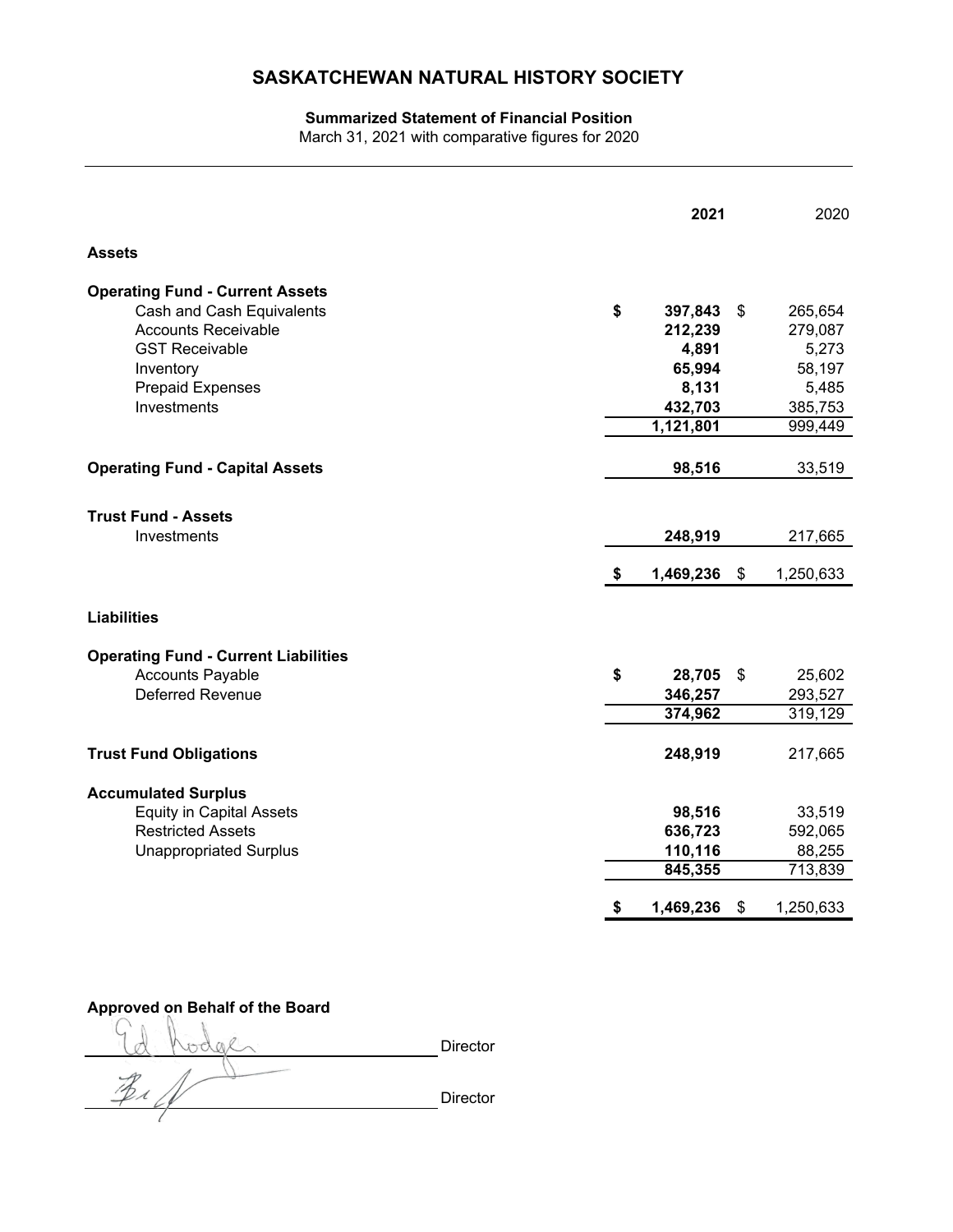# **SASKATCHEWAN NATURAL HISTORY SOCIETY**

## **Summarized Statement of Revenue and Expenditures**

For the year ended March 31, 2021 with comparative figures for 2020

|                                   | 2021                | 2020           |
|-----------------------------------|---------------------|----------------|
| <b>Revenues</b>                   |                     |                |
| <b>Operating Fund</b>             |                     |                |
| Saskatchewan Lotteries Trust Fund | \$<br>175,000<br>\$ | 184,000        |
| Administration                    | 110,270             | 105,323        |
| Conservation                      | 24,445              | 32,886         |
| Education                         | 29,313              | 32,708         |
| <b>Member Services</b>            | 55,281              | 97,923         |
| Research                          | 687,904             | 723,248        |
|                                   | 1,082,213           | 1,176,088      |
| <b>Restricted Funds</b>           |                     |                |
| Life Member                       | 23,870              | (7, 550)       |
| <b>Manley Callin</b>              | 41,749              | 351,472        |
| Nature Legacy                     | 44,225              | (15, 789)      |
| Special publications              | 9,264               | (6,677)        |
|                                   | 119,108             | 321,456        |
| <b>Trust Funds</b>                |                     |                |
| Scholarship                       | 4,000<br>4,000      | 2,000          |
|                                   |                     | 2,000          |
|                                   | 1,205,321           | 1,499,544      |
| <b>Expenditures</b>               |                     |                |
| <b>Operating Fund</b>             |                     |                |
| Administration                    | 306,923             | 289,824        |
| Conservation                      | 24,029              | 33,256         |
| Education                         | 33,668              | 32,743         |
| <b>Member Services</b>            | 80,981              | 92,823         |
| Research                          | 687,904             | 723,248        |
|                                   | 1,133,505           | 1,171,894      |
| <b>Trust Funds</b>                |                     |                |
| Scholarship                       | 4,000<br>4,000      | 2,000<br>2,000 |
|                                   |                     |                |
|                                   | 1,137,505           | 1,173,894      |
| <b>Net Revenues for the Year</b>  | \$<br>\$<br>67,816  | 325,650        |